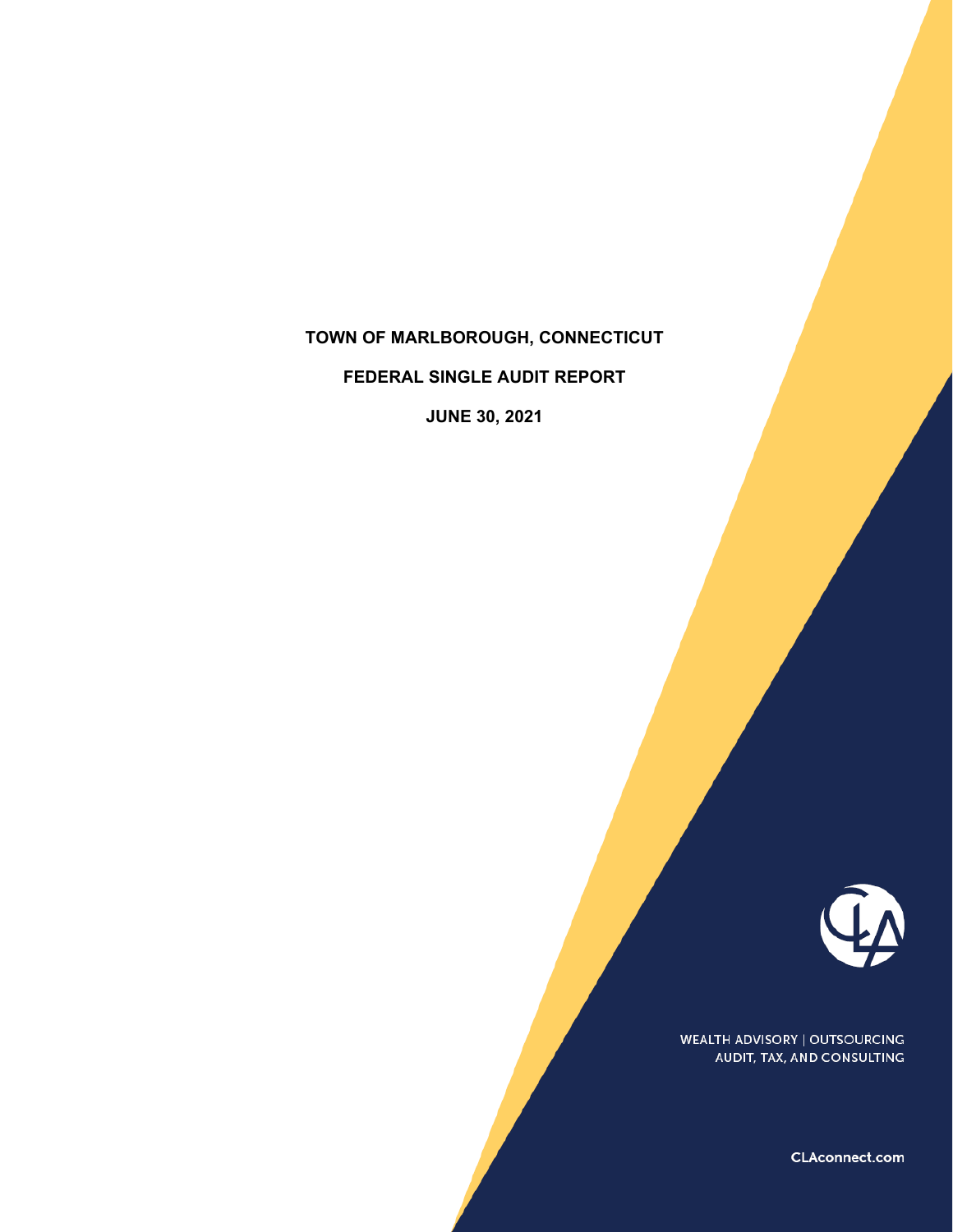#### **TOWN OF MARLBOROUGH, CONNECTICUT FEDERAL SINGLE AUDIT REPORT JUNE 30, 2021 TABLE OF CONTENTS**

| Independent Auditors' Report on Compliance for Each Major Federal Program; Report<br>on Internal Control over Compliance; and Report on Schedule of Expenditures of<br>Federal Awards Required by the Uniform Guidance   | $1 - 3$ |
|--------------------------------------------------------------------------------------------------------------------------------------------------------------------------------------------------------------------------|---------|
| Schedule of Expenditures of Federal Awards                                                                                                                                                                               | 4       |
| Notes to Schedule of Expenditures of Federal Awards                                                                                                                                                                      | 5       |
| Independent Auditors' Report on Internal Control over Financial Reporting and on<br>Compliance and Other Matters Based on an Audit of Financial Statements Performed<br>in Accordance with Government Auditing Standards | 6-7     |
| Schedule of Findings and Questioned Costs                                                                                                                                                                                | 8-9     |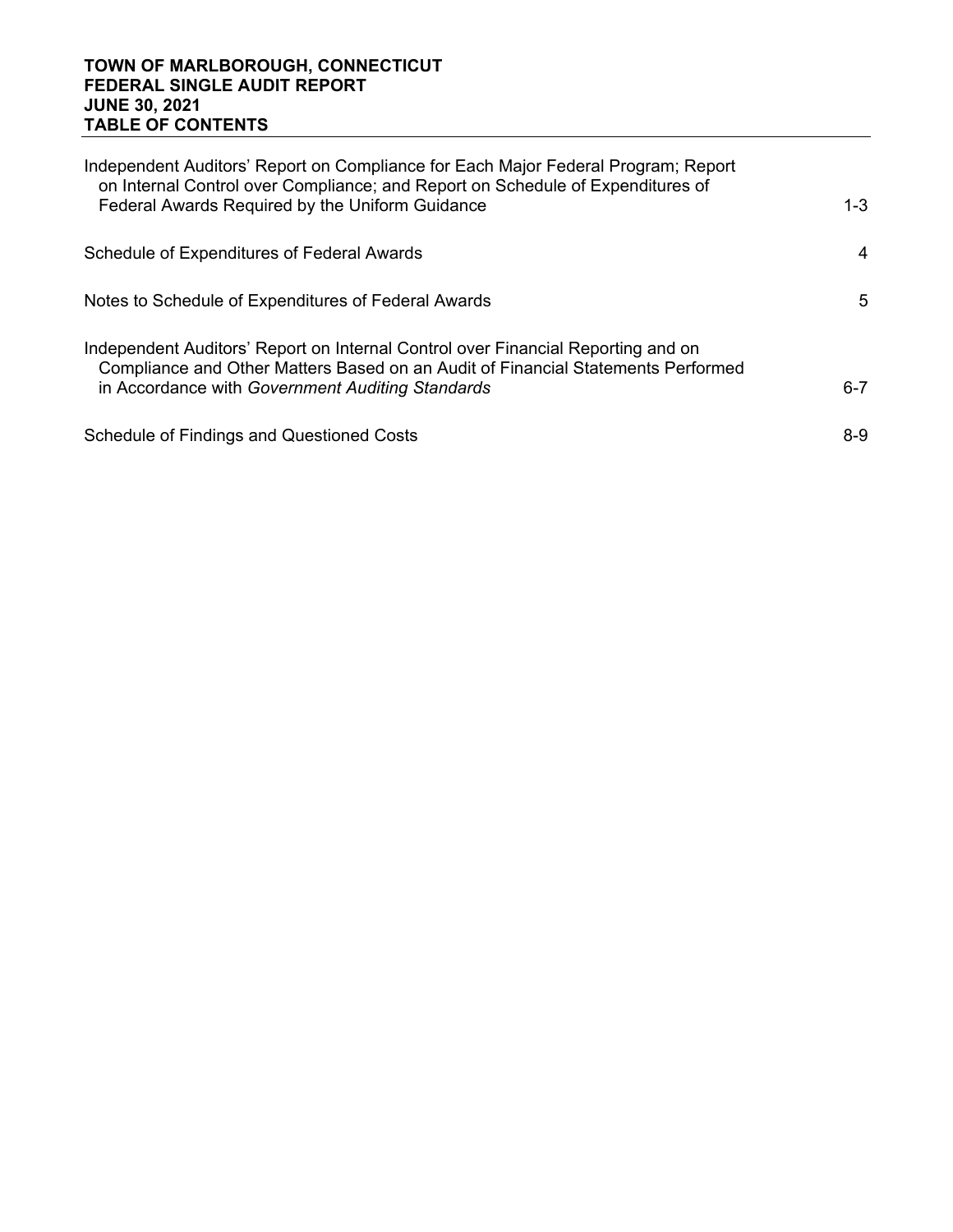

**Independent Auditors' Report on Compliance for Each Major Federal Program; Report on Internal Control over Compliance; and Report on Schedule of Expenditures of Federal Awards Required by the Uniform Guidance** 

Board of Finance Town of Marlborough, Connecticut

## **Report on Compliance for Each Major Federal Program**

We have audited the Town of Marlborough, Connecticut's compliance with the types of compliance requirements described in the *OMB Compliance Supplement* that could have a direct and material effect on the Town of Marlborough, Connecticut's major federal programs for the year ended June 30, 2021. The Town of Marlborough, Connecticut's major federal programs are identified in the summary of auditors' results section of the accompanying schedule of findings and questioned costs.

#### *Management's Responsibility*

Management is responsible for compliance with federal statutes, regulations, and the terms and conditions of its federal awards applicable to its federal programs.

#### *Auditors' Responsibility*

Our responsibility is to express an opinion on compliance for each of the Town of Marlborough, Connecticut's major federal programs based on our audit of the types of compliance requirements referred to above. We conducted our audit of compliance in accordance with auditing standards generally accepted in the United States of America; the standards applicable to financial audits contained in *Government Auditing Standards*, issued by the Comptroller General of the United States; and the audit requirements of Title 2 U.S. *Code of Federal Regulations* Part 200, *Uniform Administrative Requirements, Cost Principles, and Audit Requirements for Federal Awards* (Uniform Guidance). Those standards and the Uniform Guidance require that we plan and perform the audit to obtain reasonable assurance about whether noncompliance with the types of compliance requirements referred to above that could have a direct and material effect on a major federal program occurred. An audit includes examining, on a test basis, evidence about the Town of Marlborough, Connecticut's compliance with those requirements and performing such other procedures as we considered necessary in the circumstances.

We believe that our audit provides a reasonable basis for our adverse and unmodified opinions on compliance for the each of the major federal programs. However, our audit does not provide a legal determination of the Town of Marlborough, Connecticut's compliance.

## *Basis for Adverse Opinion on Coronavirus Relief Fund*

As described in the accompanying schedule of findings and questioned costs, the Town of Marlborough, Connecticut did not comply with requirements regarding Assistance Listing Number 21.019, Coronavirus Relief Fund, period of performance and activities allowed or unallowed as described in finding number 2021-001. Compliance with such requirements is necessary, in our opinion, for the Town of Marlborough, Connecticut to comply with the requirements applicable to that program.

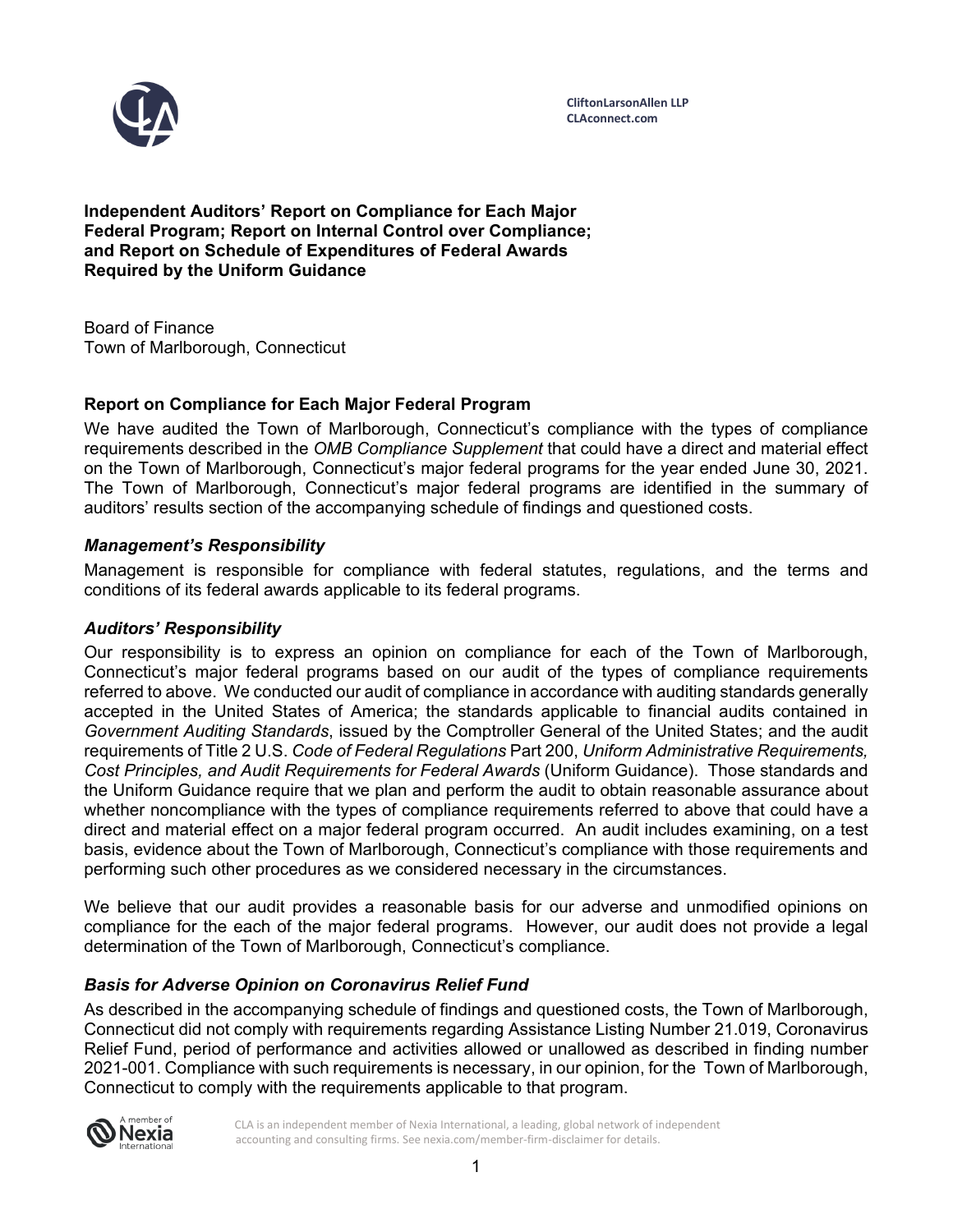#### *Adverse Opinion on Coronavirus Relief Fund*

In our opinion, because of the significance of the matter discussed in the Basis for Adverse Opinion paragraph, the Town of Marlborough, Connecticut, did not comply, in all material respects, with the types of compliance requirements referred to above that could have a direct and material effect on the Coronavirus Relief Fund for the year ended June 30, 2021.

#### *Unmodified Opinion on Each of the Other Major Federal Programs*

In our opinion, Town of Marlborough, Connecticut, complied, in all material respects, with the types of compliance requirements referred to above that could have a direct and material effect on each of its other major federal programs identified in the summary of auditors' results section of the accompanying schedule of findings and questioned costs for the year ended June 30, 2021.

#### *Other Matters*

Town of Marlborough, Connecticut's response to the noncompliance finding identified in our audit is described in the accompanying schedule of findings and questioned costs. Town of Marlborough, Connecticut's response was not subjected to the auditing procedures applied in the audit of compliance and, accordingly, we express no opinion on the response.

#### **Report on Internal Control over Compliance**

Management of the Town of Marlborough, Connecticut, is responsible for establishing and maintaining effective internal control over compliance with the types of compliance requirements referred to above. In planning and performing our audit of compliance, we considered the Town of Marlborough, Connecticut's internal control over compliance with the types of requirements that could have a direct and material effect on each of its major federal programs to determine the auditing procedures that are appropriate in the circumstances for the purpose of expressing an opinion on compliance for each major federal program and to test and report on internal control over compliance in accordance with the Uniform Guidance, but not for the purpose of expressing an opinion on the effectiveness of internal control over compliance. Accordingly, we do not express an opinion on the effectiveness of the Town of Marlborough, Connecticut's internal control over compliance.

A deficiency in internal control over compliance exists when the design or operation of a control over compliance does not allow management or employees, in the normal course of performing their assigned functions, to prevent, or detect and correct, noncompliance with a type of compliance requirement of a federal program on a timely basis. A material weakness in internal control over compliance is a deficiency, or a combination of deficiencies, in internal control over compliance such that there is a reasonable possibility that material noncompliance with a type of compliance requirement of a federal program will not be prevented, or detected and corrected on a timely basis. A significant deficiency in internal control over compliance is a deficiency, or a combination of deficiencies, in internal control over compliance with a type of compliance requirement of a federal program that is less severe than a material weakness in internal control over compliance yet important enough to merit attention by those charged with governance.

Our consideration of internal control over compliance was for the limited purpose described in the first paragraph of this section and was not designed to identify all deficiencies in internal control over compliance that might be material weaknesses or significant deficiencies and therefore, material weaknesses or significant deficiencies may exist that have not been identified. We did identify a certain deficiency in internal control over compliance, described in the accompanying schedule of findings and questioned costs as item 2021-001 that we consider to be a material weaknesses.

Town of Marlborough, Connecticut's response to the internal control over compliance finding identified in our audit is described in the accompanying schedule of findings and questioned costs. Town of Marlborough, Connecticut's response was not subjected to the auditing procedures applied in the audit of compliance and, accordingly, we express no opinion on the response.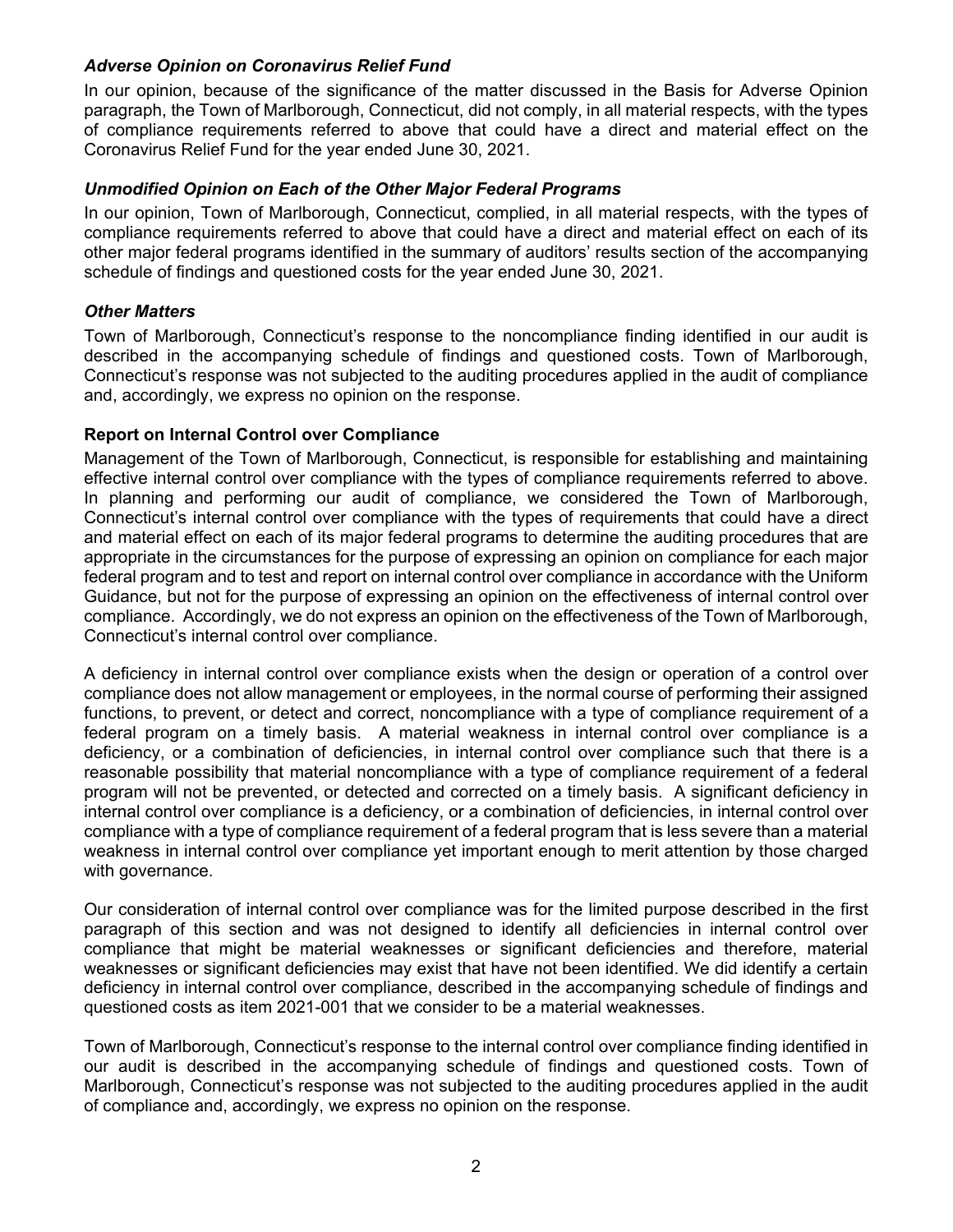The purpose of this report on internal control over compliance is solely to describe the scope of our testing of internal control over compliance and the results of that testing based on the requirements of the Uniform Guidance. Accordingly, this report is not suitable for any other purpose.

#### **Report on Schedule of Expenditures of Federal Awards Required by the Uniform Guidance**

We have audited the financial statements of the governmental activities, each major fund and the aggregate remaining fund information of the Town of Marlborough, Connecticut, as of and for the year ended June 30, 2021, and the related notes to the financial statements, which collectively comprise the Town of Marlborough, Connecticut's basic financial statements. We issued our report thereon dated December 21, 2021, which contained unmodified opinions on those financial statements. Our audit was conducted for the purpose of forming opinions on the financial statements that collectively comprise the basic financial statements. The accompanying schedule of expenditures of federal awards is presented for purposes of additional analysis as required by the Uniform Guidance and is not a required part of the basic financial statements. Such information is the responsibility of management and was derived from and relates directly to the underlying accounting and other records used to prepare the basic financial statements. The information has been subjected to the auditing procedures applied in the audit of the financial statements and certain additional procedures, including comparing and reconciling such information directly to the underlying accounting and other records used to prepare the basic financial statements or to the basic financial statements themselves, and other additional procedures in accordance with auditing standards generally accepted in the United States of America. In our opinion, the schedule of expenditures of federal awards is fairly stated in all material respects in relation to the basic financial statements as a whole.

Viifton Larson Allen LLP

**CliftonLarsonAllen LLP** 

West Hartford, Connecticut December 21, 2021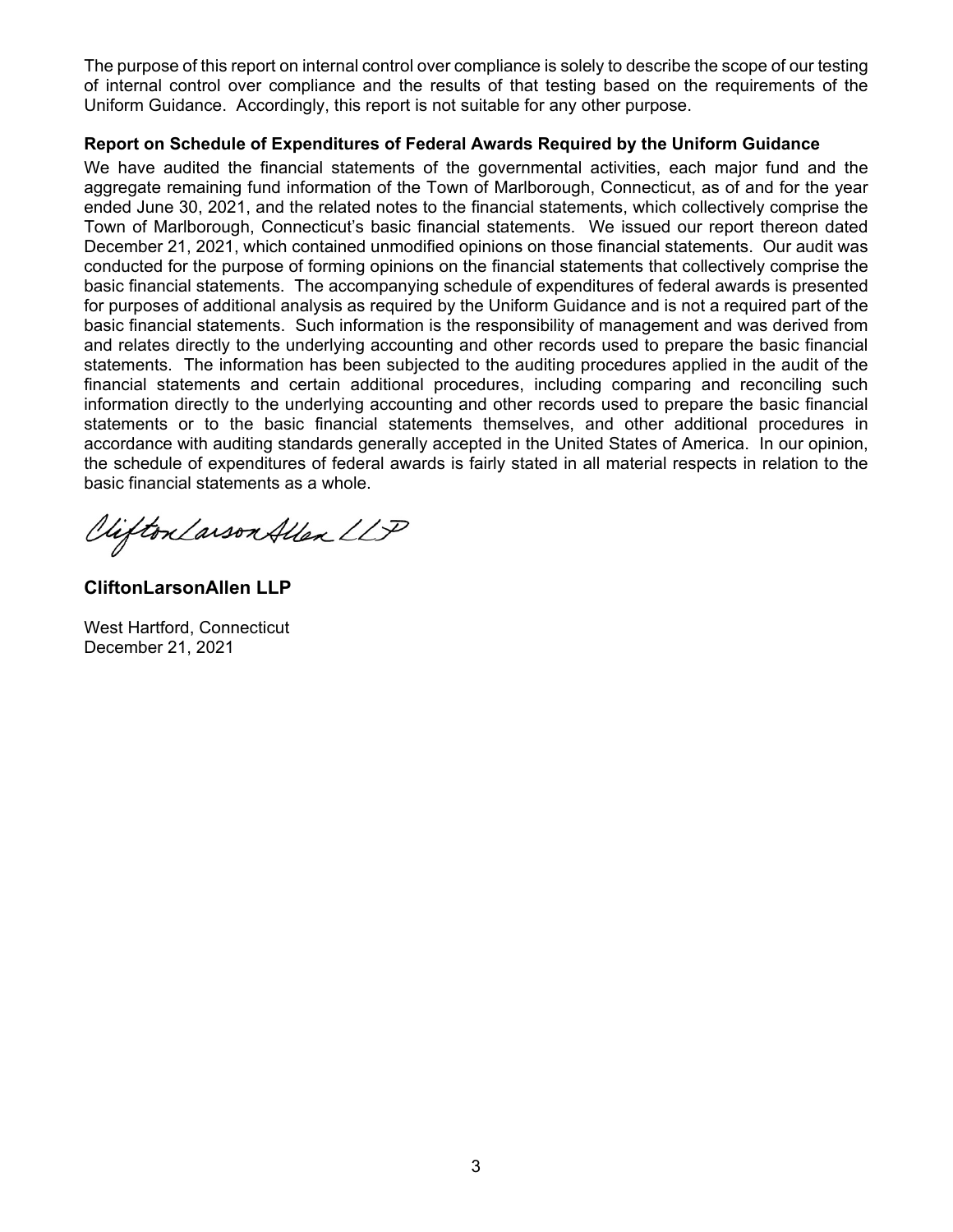#### **TOWN OF MARLBOROUGH, CONNECTICUT SCHEDULE OF EXPENDITURES OF FEDERAL AWARDS FOR THE YEAR ENDED JUNE 30, 2021**

|                                                                                                                            | Federal    |                            |                      |                      |           |
|----------------------------------------------------------------------------------------------------------------------------|------------|----------------------------|----------------------|----------------------|-----------|
|                                                                                                                            | Assistance |                            | Passed               |                      |           |
| Federal Grantor/Pass-Through Grantor/                                                                                      | Listing    | <b>Pass-Through Entity</b> | Through to           | <b>Total Federal</b> |           |
| Program or Cluster Title                                                                                                   | Number     | <b>Identifying Number</b>  | <b>Subrecipients</b> | <b>Expenditures</b>  |           |
|                                                                                                                            |            |                            |                      |                      |           |
| <b>United States Department of Agriculture</b><br>Passed Through the State of Connecticut Department of Education:         |            |                            |                      |                      |           |
| <b>Child Nutrition Cluster:</b>                                                                                            |            |                            |                      |                      |           |
| National School Lunch Program                                                                                              | 10.555     | 12060-SDE64370-20560       | \$                   | 12,088               |           |
| National School Lunch Program                                                                                              | 10.555     | 12060-SDE64370-20560       |                      | 98,088               |           |
| COVID-19 - National School Lunch Program                                                                                   | 10.555     | 12060-SDE64370-29572       |                      | 24,387               |           |
| COVID-19 - National School Lunch Program                                                                                   | 10.555     | 12060-SDE64370-29576       |                      | 9,356                |           |
| School Breakfast Program                                                                                                   | 10.553     | 12060-SDE64370-20508       |                      | 22,846               |           |
|                                                                                                                            |            |                            |                      | \$                   | 166,765   |
| <b>United States Department of Transportation</b><br>Passed Through the State of Connecticut Department of Transportation: |            |                            |                      |                      |           |
| Highway Planning and Construction Cluster:                                                                                 |            |                            |                      |                      |           |
| Highway Planning and Construction                                                                                          | 20.205     | 12062-DOT57191-22108       |                      | 17,748               |           |
| Highway Planning and Construction                                                                                          | 20.205     | 12062-DOT57151-22108       |                      | 1,021,717            |           |
|                                                                                                                            |            |                            |                      |                      | 1,039,465 |
| United States Department of Education<br>Passed Through the State of Connecticut Department of Education:                  |            |                            |                      |                      |           |
|                                                                                                                            |            |                            |                      |                      |           |
| Special Education Cluster (IDEA):                                                                                          |            |                            |                      |                      |           |
| Special Education_Grants to States                                                                                         | 84.027     | 12060-SDE64370-20977-2021  |                      | 99,745               |           |
| Special Education Preschool Grants                                                                                         | 84.173     | 12060-SDE64370-20983-2021  |                      | 2,218                |           |
| Special Education_Preschool Grants                                                                                         | 84.173     | 12060-SDE64370-20983-2020  |                      | 3,726                |           |
|                                                                                                                            |            |                            |                      |                      | 105,689   |
| Title I Grants to Local Educational Agencies                                                                               | 84.010     | 12060-SDE64370-20679-2021  |                      |                      | 16,440    |
| Improving Teacher Quality State Grants                                                                                     | 84.367     | 12060-SDE64370-20858-2021  |                      |                      | 3,971     |
|                                                                                                                            |            |                            |                      |                      |           |
| Title IV - Student Support                                                                                                 | 84.424     | 12060-SDE64370-22854-2021  |                      |                      | 9,030     |
| COVID-19 ESSER K-12 Fund                                                                                                   | 84.425D    | 12060-SDE64370-29571-2020  |                      |                      | 14,850    |
| Direct:                                                                                                                    |            |                            |                      |                      |           |
| <b>REAP</b>                                                                                                                | 84.358A    |                            |                      |                      | 28,415    |
| Total United States Department of Education                                                                                |            |                            |                      |                      | 178,395   |
| United States Department of the Treasury                                                                                   |            |                            |                      |                      |           |
| Passed Through the State of Connecticut Department of Education:                                                           |            |                            |                      |                      |           |
| COVID-19 Coronavirus Relief Fund                                                                                           | 21.019     | 12060-SDE64370-29561-2021  |                      | 391,877              |           |
| Passed Through the State of Connecticut Office of Policy and Management:                                                   |            |                            |                      |                      |           |
| COVID-19 Coronavirus Relief Fund                                                                                           | 21.019     | 12060-OPM20600-29561       |                      | 35,594               |           |
|                                                                                                                            |            |                            |                      |                      | 427,471   |
| <b>Election Assistance Commission</b><br>Direct:                                                                           |            |                            |                      |                      |           |
| Help America Vote Act Requirements Payments                                                                                | 90.401     |                            |                      |                      | 24        |
| United States Department of Homeland Security<br>Direct:                                                                   |            |                            |                      |                      |           |
| Emergency Management Performance Grants                                                                                    | 97.042     |                            |                      |                      | 3,346     |
| <b>Total Federal Awards</b>                                                                                                |            | \$                         |                      |                      | 1,815,466 |

The accompanying notes are an integral part of this schedule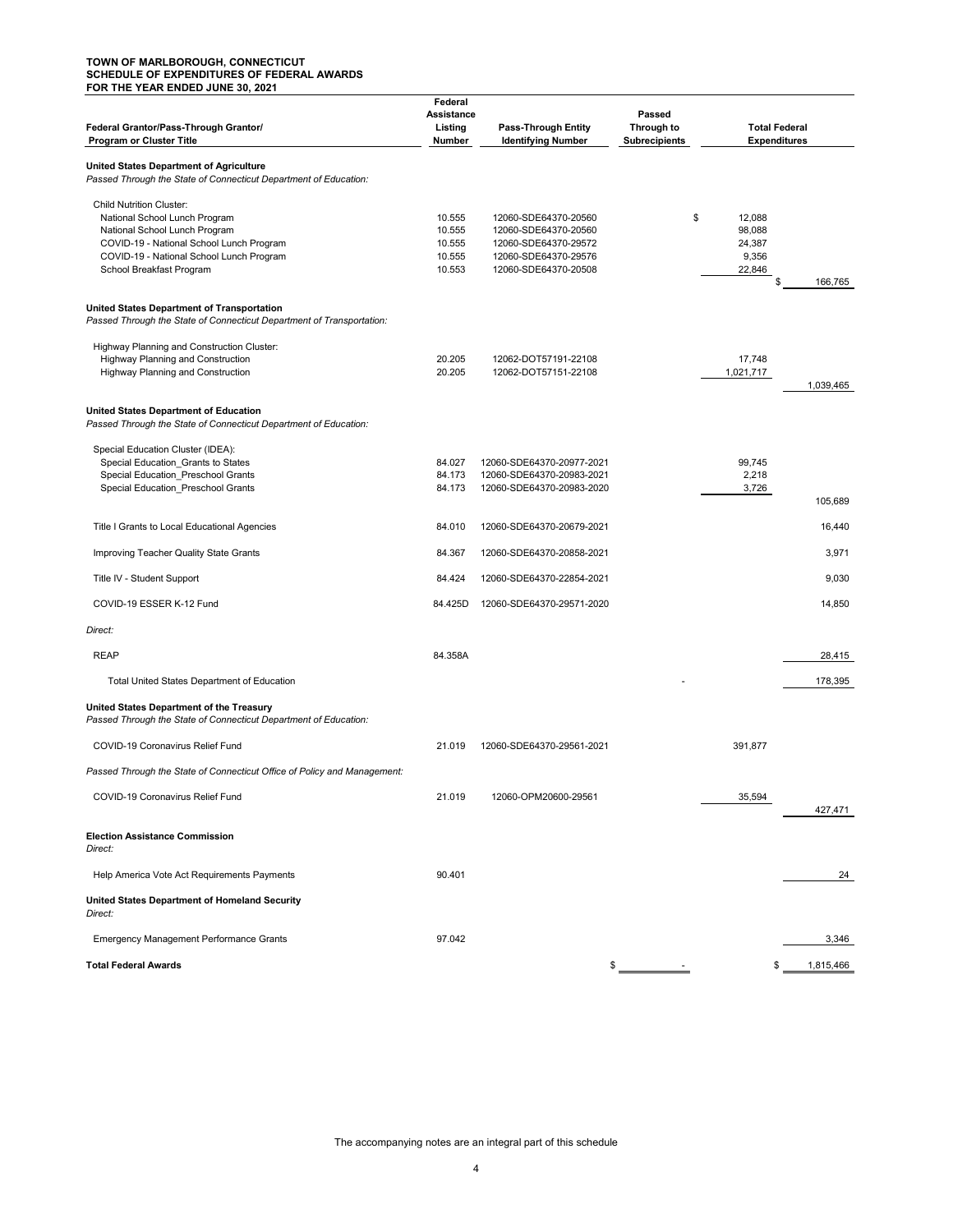### **1. SUMMARY OF SIGNIFICANT ACCOUNTING POLICIES**

#### **Basis of Presentation**

The accompanying schedule of expenditures of federal awards (the Schedule) includes the federal award activity of the Town of Marlborough, Connecticut, under programs of the federal government for the year ended June 30, 2021. The information in the Schedule is presented in accordance with the requirements of Title 2 U.S. *Code of Federal Regulations* Part 200, *Uniform Administrative Requirements, Cost Principles, and Audit Requirements for Federal Awards* (Uniform Guidance).

Because the Schedule presents only a selected portion of the operations of the Town of Marlborough, Connecticut, it is not intended to, and does not, present the financial position, changes in fund balance, changes in net position or cash flows of the Town of Marlborough, Connecticut.

## **Basis of Accounting**

Expenditures reported on the Schedule are reported using the modified accrual basis of accounting. Such expenditures are recognized following the cost principles contained in the Uniform Guidance for all awards with the exception of Assistance Listing #21.019, which follows criteria determined by the Department of Treasury for allowability of costs. Under these principles, certain types of expenditures are not allowable or are limited as to reimbursement.

## **2. INDIRECT COST RECOVERY**

Town of Marlborough, Connecticut, has elected not to use the 10% de minimis indirect cost rate provided under Section 200.414 of the Uniform Guidance.

## **3. NONCASH AWARDS**

Donated commodities in the amount of \$12,088 are included in the Department of Agriculture's National School Lunch Program, Assistance Listing #10.555. The amount represents the market value of commodities received.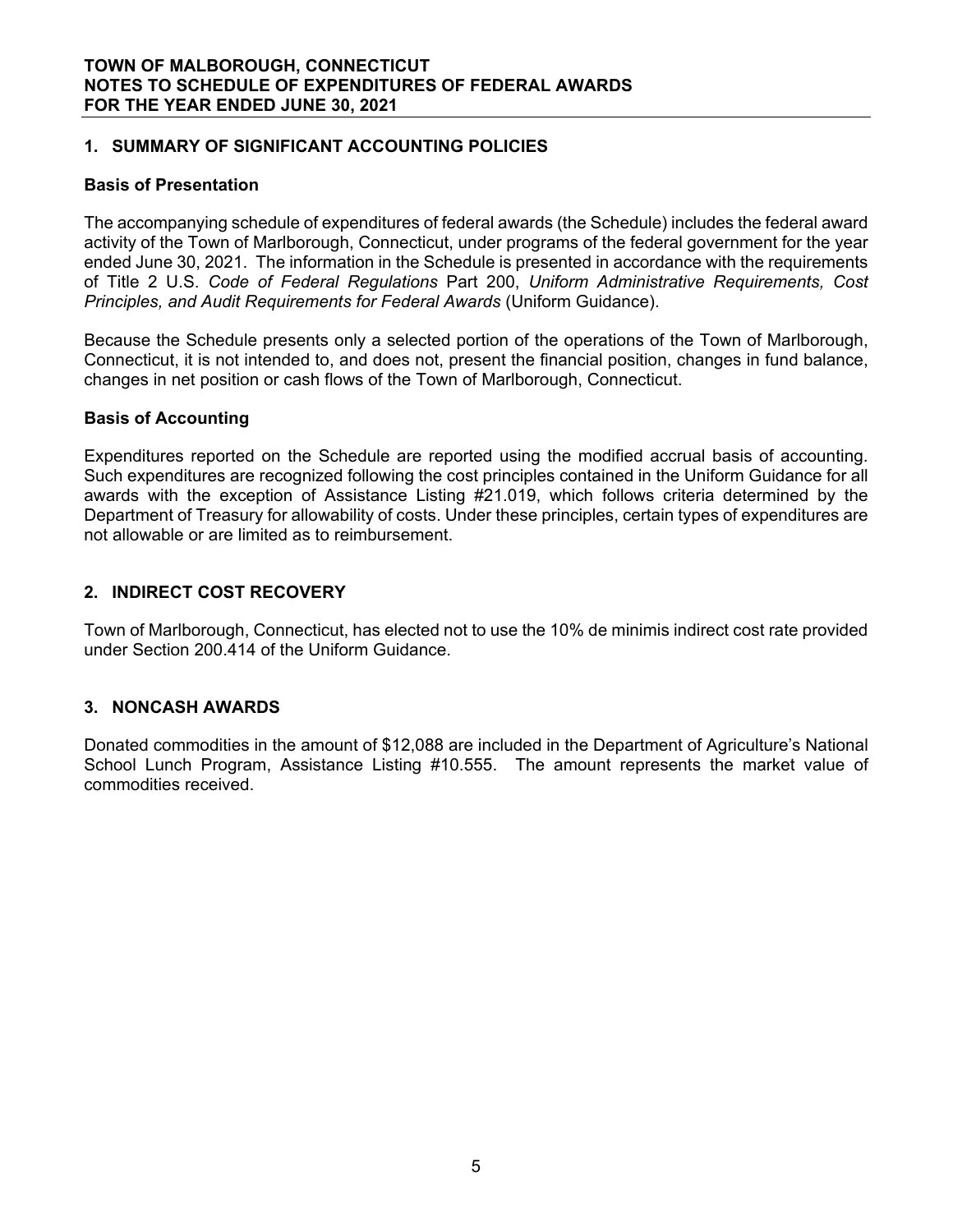

**CliftonLarsonAllen LLP CLAconnect.com**

**Independent Auditors' Report on Internal Control over Financial Reporting and on Compliance and Other Matters Based on an Audit of Financial Statements Performed in Accordance with** *Government Auditing Standards*

To the Members of the Board of Finance Town of Marlborough, Connecticut

We have audited, in accordance with the auditing standards generally accepted in the United States of America and the standards applicable to financial audits contained in *Government Auditing Standards*, issued by the Comptroller General of the United States, the financial statements of the governmental activities, each major fund and the aggregate remaining fund information of the Town of Marlborough, Connecticut, as of and for the year ended June 30, 2021, and the related notes to the financial statements, which collectively comprise the Town of Marlborough, Connecticut's basic financial statements, and have issued our report thereon dated December 21, 2021.

#### **Internal Control over Financial Reporting**

In planning and performing our audit of the financial statements, we considered the Town of Marlborough, Connecticut's internal control over financial reporting (internal control) as a basis for designing audit procedures that are appropriate in the circumstances for the purpose of expressing our opinions on the financial statements, but not for the purpose of expressing an opinion on the effectiveness of the Town of Marlborough, Connecticut's internal control. Accordingly, we do not express an opinion on the effectiveness of the Town of Marlborough, Connecticut's internal control.

A deficiency in internal control exists when the design or operation of a control does not allow management or employees, in the normal course of performing their assigned functions, to prevent, or detect and correct, misstatements on a timely basis. A material weakness is a deficiency, or a combination of deficiencies, in internal control such that there is a reasonable possibility that a material misstatement of the entity's financial statements will not be prevented, or detected and corrected on a timely basis. A significant deficiency is a deficiency, or a combination of deficiencies, in internal control that is less severe than a material weakness yet important enough to merit attention by those charged with governance.

Our consideration of internal control was for the limited purpose described in the first paragraph of this section and was not designed to identify all deficiencies in internal control that might be material weaknesses or significant deficiencies. Given these limitations, during our audit we did not identify any deficiencies in internal control that we consider to be material weaknesses. However, material weaknesses may exist that have not been identified.

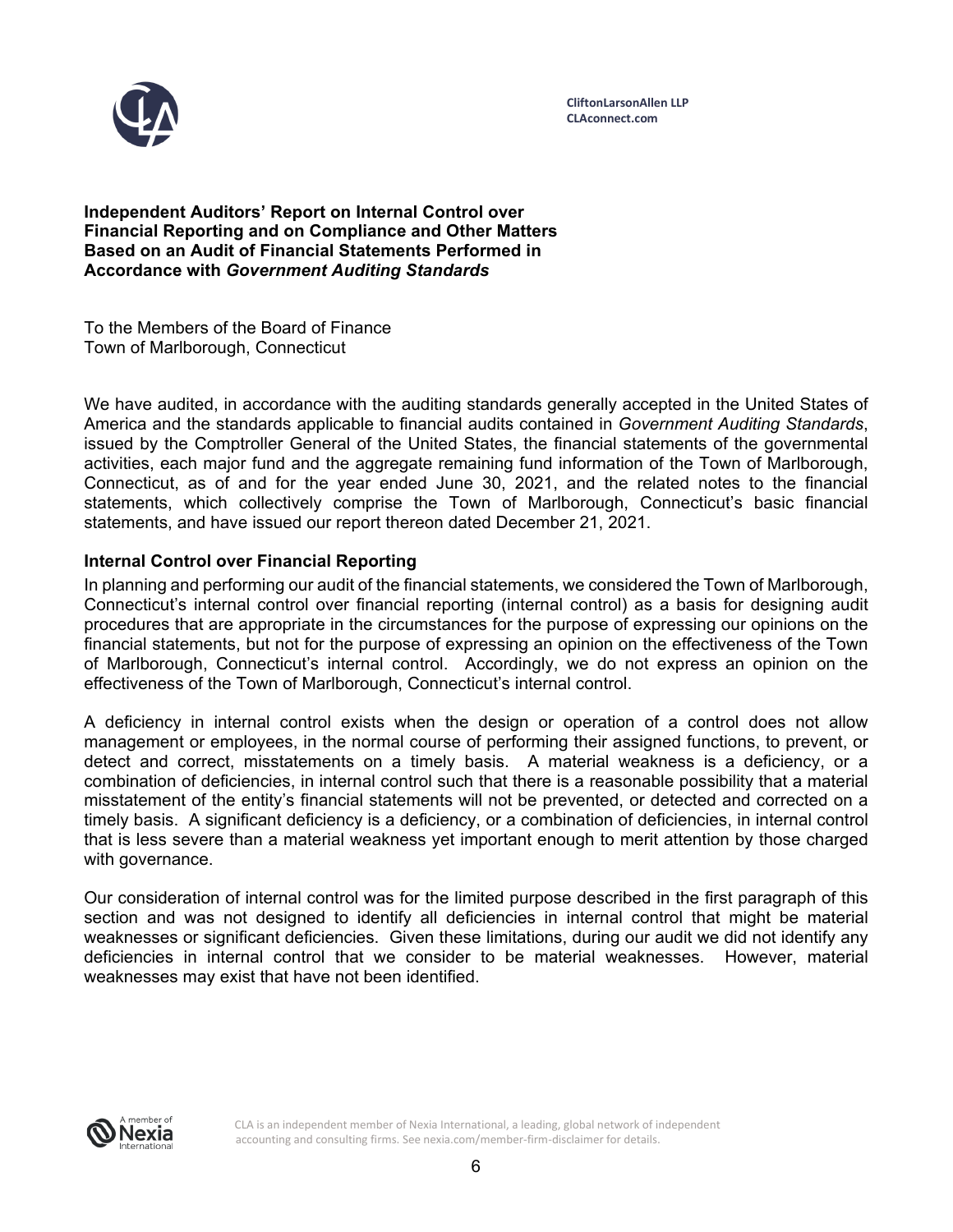#### **Compliance and Other Matters**

As part of obtaining reasonable assurance about whether the Town of Marlborough, Connecticut's financial statements are free from material misstatement, we performed tests of its compliance with certain provisions of laws, regulations, contracts and grant agreements, noncompliance with which could have a direct and material effect on the financial statements. However, providing an opinion on compliance with those provisions was not an objective of our audit, and, accordingly, we do not express such an opinion. The results of our tests disclosed no instances of noncompliance or other matters that are required to be reported under *Government Auditing Standards*.

#### **Purpose of this Report**

The purpose of this report is solely to describe the scope of our testing of internal control and compliance and the results of that testing, and not to provide an opinion on the effectiveness of the Town of Marlborough, Connecticut's internal control or on compliance. This report is an integral part of an audit performed in accordance with *Government Auditing Standards* in considering the Town of Marlborough, Connecticut's internal control and compliance. Accordingly, this communication is not suitable for any other purpose.

Viifton Larson Allen LLP

**CliftonLarsonAllen LLP** 

West Hartford, Connecticut December 21, 2021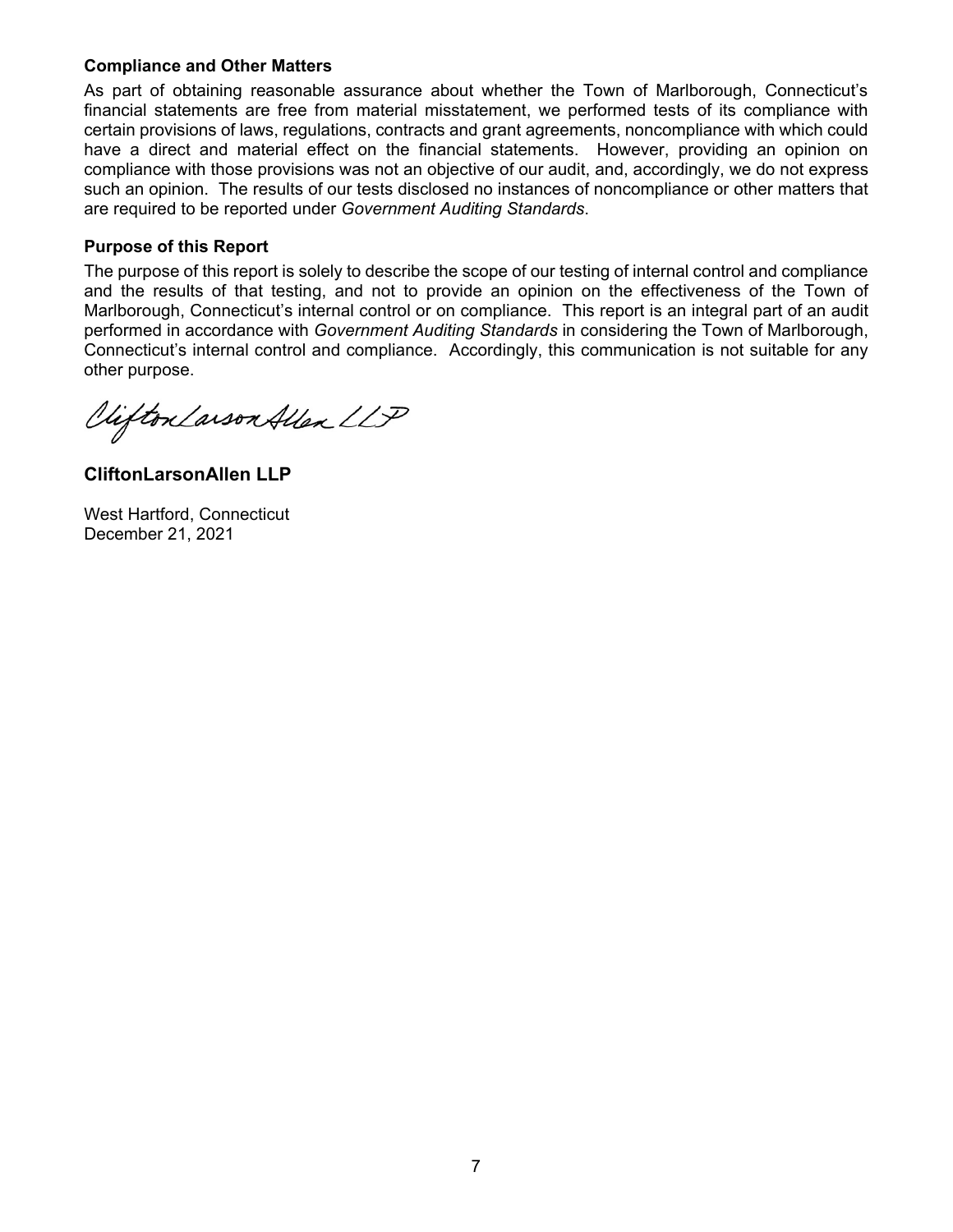## **I. SUMMARY OF AUDITORS' RESULTS**

#### **Financial Statements**

| Type of auditors' report issued:                                                                                                              |                                                                                                               |       |                                     |                | Unmodified                |  |  |
|-----------------------------------------------------------------------------------------------------------------------------------------------|---------------------------------------------------------------------------------------------------------------|-------|-------------------------------------|----------------|---------------------------|--|--|
| Internal control over financial reporting:<br>• Material weakness(es) identified?<br>· Significant deficiency(ies) identified?                | Noncompliance material to financial statements noted?                                                         |       | yes $\frac{x}{x}$                   |                | no<br>none reported<br>no |  |  |
| <b>Federal Awards</b>                                                                                                                         |                                                                                                               |       |                                     |                |                           |  |  |
| Internal control over major programs:<br>• Material weakness(es) identified?<br>· Significant deficiency(ies) identified?                     |                                                                                                               |       | $\frac{\mathsf{X}}{\mathsf{S}}$ yes | $\overline{x}$ | no<br>none reported       |  |  |
| Type of auditors' report issued on compliance for major programs:                                                                             |                                                                                                               |       |                                     |                |                           |  |  |
| Adverse for activities allowed or unallowed, and period of performance for Coronavirus Relief Fund,<br>Unmodified for the other major program |                                                                                                               |       |                                     |                |                           |  |  |
|                                                                                                                                               | Any audit findings disclosed that are required to be reported in<br>accordance with 2 CFR Section 200.516(a)? | X yes |                                     |                | no                        |  |  |
| Identification of Major programs:                                                                                                             |                                                                                                               |       |                                     |                |                           |  |  |
| Federal<br>Assistance<br>Listing $#$                                                                                                          | Name of Federal Program or Cluster                                                                            |       |                                     |                |                           |  |  |
| 20.205<br>21.019                                                                                                                              | <b>Highway Planning and Construction Cluster</b><br><b>COVID-19 Coronavirus Relief Fund</b>                   |       |                                     |                |                           |  |  |
| \$750,000<br>Dollar threshold used to distinguish between type A and type B programs:                                                         |                                                                                                               |       |                                     |                |                           |  |  |
| Auditee qualified as low-risk auditee?                                                                                                        |                                                                                                               |       | yes                                 | X —            | no                        |  |  |

#### **II. FINANCIAL STATEMENT FINDINGS**

Our audit did not disclose any matters required to be reported in accordance with Government Auditing Standards.

#### **III. FEDERAL AWARD FINDINGS AND QUESTIONED COSTS**

#### **Finding No. 2021-001**

Activities allowed or unallowed Period of performance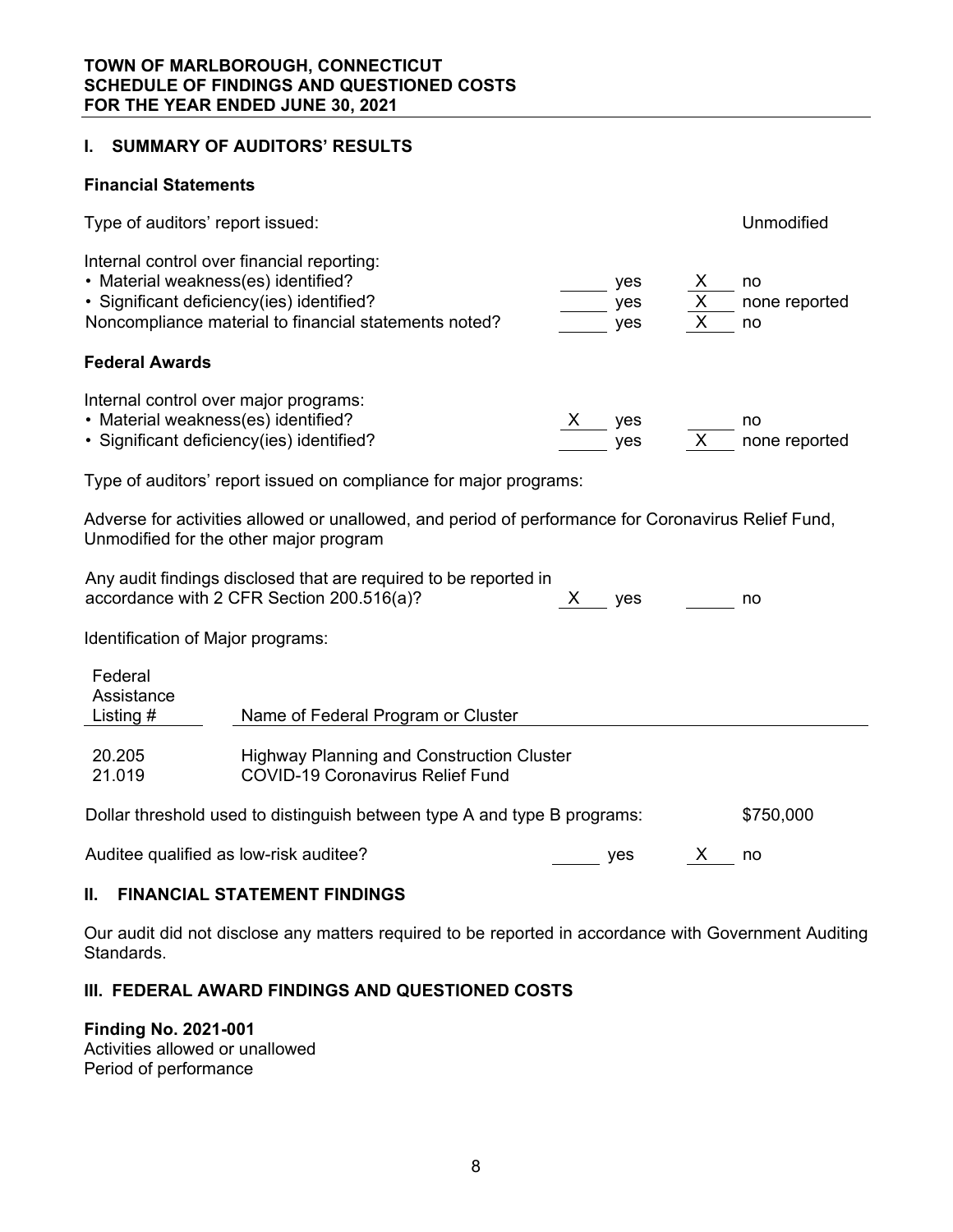## **Program**

United States Department of the Treasury Coronavirus Relief Fund Assistance Listing # 21.019 Passed through the State Department of Education 12060-SDE64370-29561 Award period: 3/1/2020 through 12/30/2020

## **Type of Finding**

Material noncompliance Material weakness in Internal Control over Compliance

## **Criteria or specific requirement**

Coronavirus Relief Funds passed through and administered by the State of Connecticut Department of Education must have been incurred by December 30, 2020 with payments made within 120 days after that date.

## **Condition**

Out of 6 accounts payable expenditures selected for testing, 3 of the expenditures were payments to the Town of Marlborough for which there was no record to identify the specific underlying expenditures that were being reimbursed, in addition these transactions were posted on June 24, 2021, which is after the period of performance for the grant. Out of the 10 payroll expenditures selected for testing, 5 were posted on June 24, 2021 and one was posted on January 14, 2021, which is after the period of performance for the grant. Additionally, as these were payments to the Town of Marlborough and the support provided did not reconcile to the amount being reimbursed.

#### **Questioned Costs**

\$217,956

#### **Context**

The questioned costs make up \$217,956 of the Coronavirus Relief Funds of \$427,271 spent by the Town of Marlborough during the year ended June 30, 2021. The samples described in the Condition above were statistically valid samples.

#### **Cause**

Inadequate controls over allowable costs and period of performance for this grant.

#### **Effect**

Noncompliance with grant requirements.

#### **Repeat Finding**

No

#### **Recommendation**

We recommend that the Town of Marlborough Board of Education review its control procedures around the reporting and record keeping of expenditures for reimbursement to ensure compliance with the activities allowed or unallowed, and period of performance requirements.

#### **Views of Responsible Officials**

Management agrees with this finding.